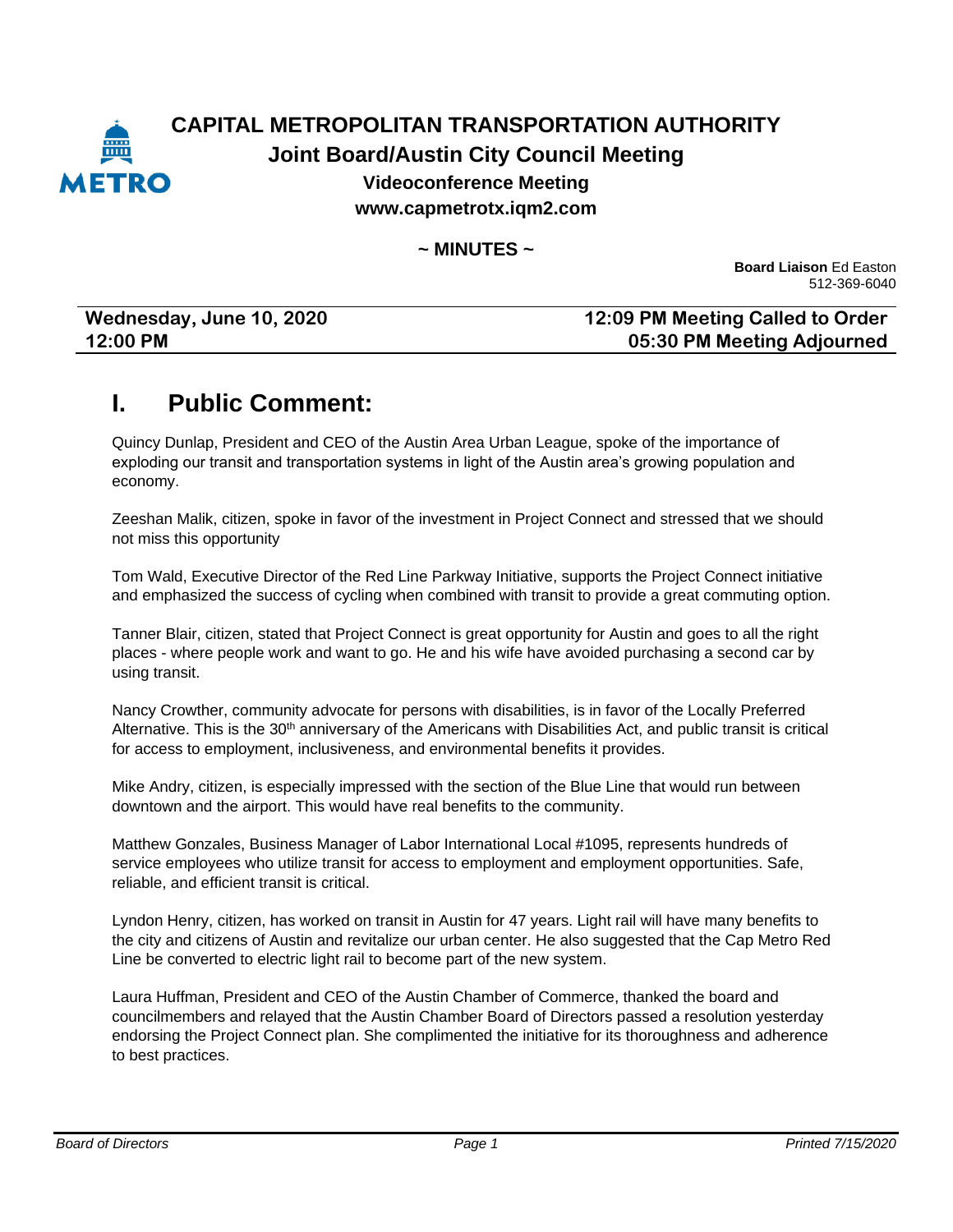Jesse Pendergrass, citizen, spoke in support of the resolution and Project Connect. He spoke of his experience with living in South Korea and both getting around and saving money with transit there.

Elizabeth Jane Bradbury, citizen, supports Project Connect and loves that we are talking about climate change and equity as part of transit expansion. She would like to prioritize racial and economic equities as goals for the project, and see them implemented and not just talked about. Councilmembers Pool and Harper-Madison and Board Members Kitchen and Travillion acknowledged her comments and the importance of them.

David King, citizen, spoke on the importance of ensuring that Project Connect improvements do not result in greater gentrification and displacement of low-income residents and communities of color.

Chandler Gandy, citizen, is in favor of Project Connect and hopes it can lead to an even further-expanded system. It would be wise to have a Red Line stop near the Hancock Shopping Center.

Carlos Leon, citizen, wants greater bus operator accountability. He has been harassed and filed many complaints. Project Connect will fail unless these rogue operators are fired.

Bob Hendricks, member of the Austin Sierra Club Executive Committee, says that his organization strongly supports Project Connect for the social equity and environmental benefits it would provide.

Bay Scoggin, Director of the Texas Public Interest Research Group, supports the initiative and said that we absolutely must provide more options for people to get around. He also complimented the Capital Metro public engagement plan for Project Connect.

### **II. Discussion Item**

1. Update on Project Connect Community Engagement and Recommended System Plan and Locally Preferred Alternatives.

Jackie Nirenberg, Community Engagement Manager, gave a presentation summarizing community engagement to date, and also reviewed the Project Connect timeline that has led us to this point.

Jackie then turned the presentation over to Jose Marrero from Sherry Matthews Group. Sherry Matthews was engaged to conduct a survey Austin-area residents on their perceptions of public transit, Capital Metro, and Project Connect. Jose shared an overview of the results, which included how attitudes have changed over time.

President Clarke and Dave Couch, Project Connect Program Officer, then gave an overview of the Project Connect team and what has led to this point in the initiative. He then reviewed recent changes to the recommended system plan, and presented Locally Preferred Alternatives for each of the routes and modes. Dave further drilled down and provided more detail for the major components of the system. Finally he laid out the details of the actions that the Capital Metro Board and Austin City Council are expected to take today - for the board to approve the system plan, and for the council to support the plan and amend the Austin Strategic Mobility Plan.

Comments and a discussion between the board and council members followed.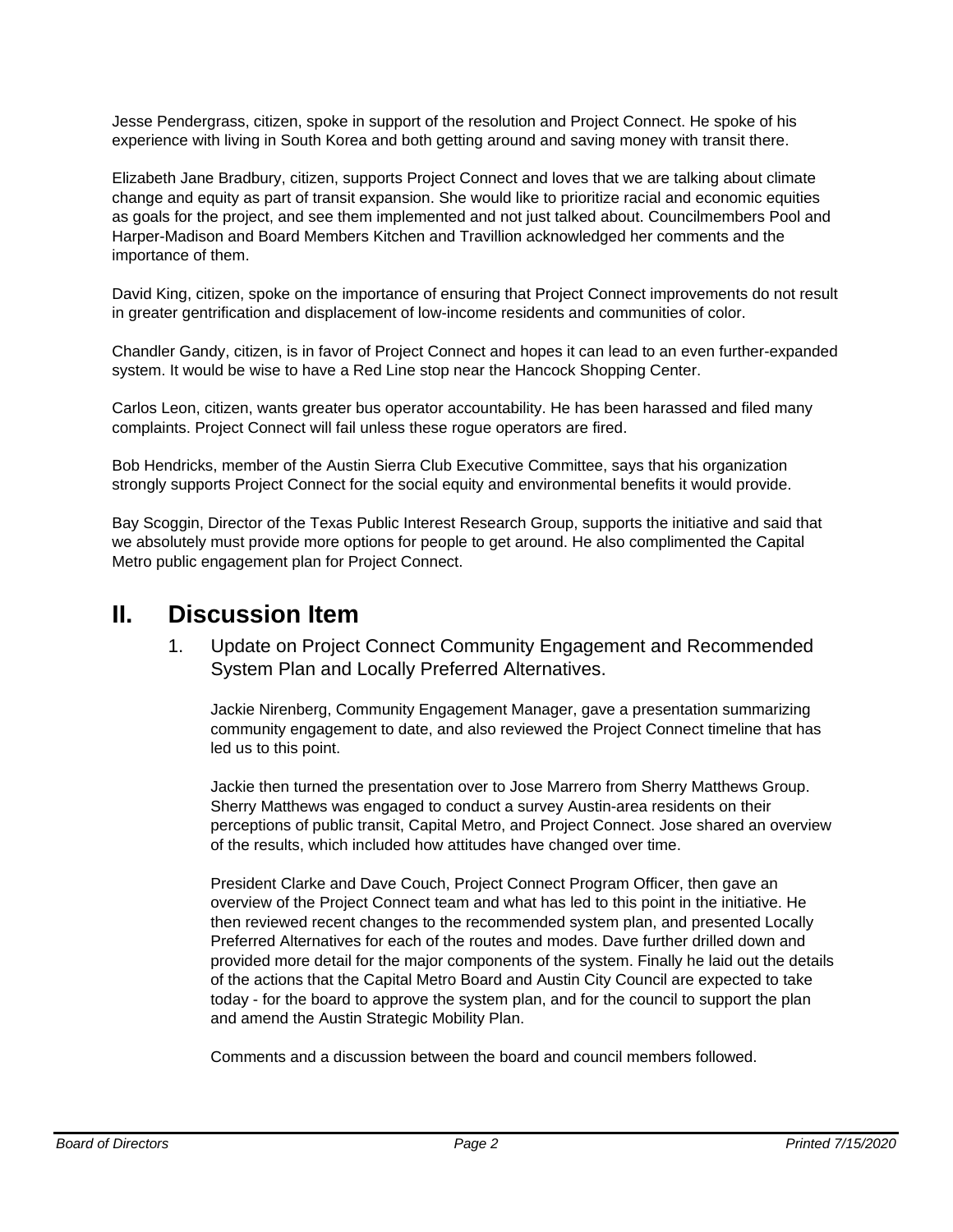## **III. Action Item**

1. Adoption of Project Connect System Plan and Locally Preferred Alternatives.

Chair Cooper introduced the Capital Metro action. Board member Garza made a motion to approve the resolution with a second from Board member Stratton.

Discussion and comments from each of the board members - largely focused on the importance of encouraging equity - followed. Chair Cooper summarized the discussion by highlighting how transformational this plan would be for future generations of Austinites.

A roll call vote of the Capital Metro board followed. Chair Cooper then turned the meeting over to Austin Mayor Adler, who led the discussion and corresponding unanimous council action in support of the initiative and recommendation to amend the Austin Strategic Mobility Plan.

#### **RESULT: ADOPTED [UNANIMOUS]**

**MOVER:** Delia Garza, Vice Chair

**SECONDER:** Eric Stratton, Board Secretary

**AYES:** Mitchell, Cooper, Garza, Kitchen, Renteria, Travillion, Stratton, Hill

## **IV. Discussion Item**

1. Update on Project Connect Proposed Governance Framework and Funding and Investment Strategy.

Capital Metro's Chief of Staff and Chief Counsel Kerri Butcher introduced Natalie Butler from Boston Consulting Group, the firm engaged to present an initial governance model to the board and council for discussion. Ms. Butler presented the process, feedback, and background that led to the recommendation, and then laid out characteristics that the firm felt were important. Included in these recommendations were the board's role, membership, size, term, and the appointment process. The recommended framework, which would be structured as a Local Government Corporation (LGC), is being referred to as the Austin Transit Partnership.

President Clarke added further detail on the possible opportunities for input and decisions on the governance structure.

Comments and a discussion between the board and council members on the merits of the proposal followed. The powers and responsibilities of the LGC were a primary focus.

City of Austin Deputy Chief Financial Officer Greg Canally then introduced Jill Jaworski, Managing Director of PFM, who walked the board and council through a presentation on Project Connect financial scenarios and models. PFM developed an integrated financial model for the project that is Federal Transit Administration (FTA) compliant. She walked through both the assumptions in the model and the initial results. Mr. Canally then wrapped up the presentation with the steps necessary to put the initiative forward for a tax rate election in November.